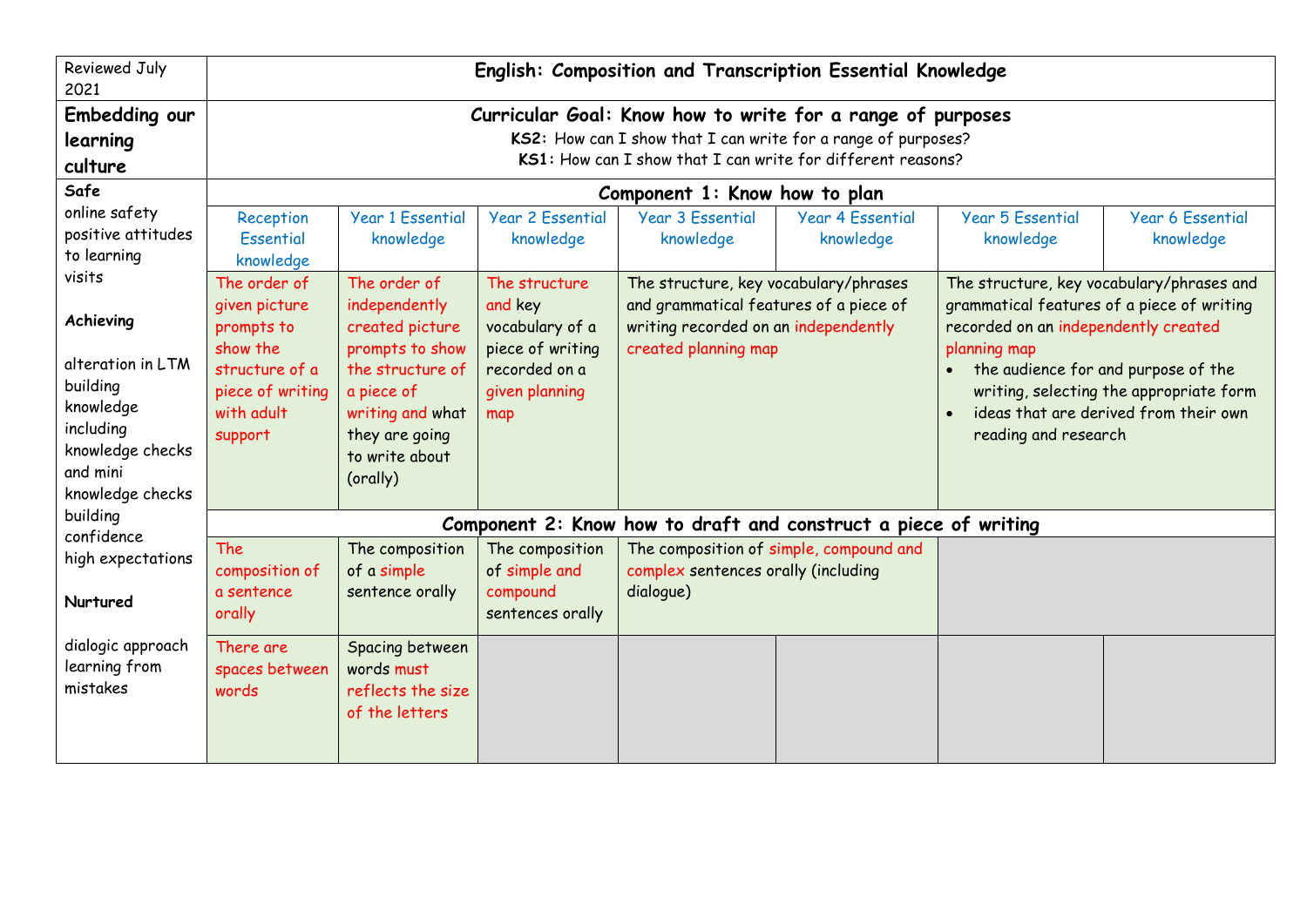| development of    | Punctuation for           | Punctuation for           | Punctuation for           |                      |                     |                     |
|-------------------|---------------------------|---------------------------|---------------------------|----------------------|---------------------|---------------------|
| cultural capital: | simple sentence           | sentence                  | sentence                  |                      |                     |                     |
| enhancements      | structures                | structures                | structures                |                      |                     |                     |
|                   | capital<br>$\bullet$      | capital<br>$\bullet$      | capital<br>$\bullet$      |                      |                     |                     |
| <b>Included</b>   | letter for                | letters for               | letters                   |                      |                     |                     |
|                   | the start                 | the start of              | full stops<br>$\bullet$   |                      |                     |                     |
| pupils supported  | of                        | sentences,                | question<br>$\bullet$     |                      |                     |                     |
| to meet endpoints | sentences,                | proper                    | marks                     |                      |                     |                     |
|                   | capital<br>$\bullet$      | nouns, days               | exclamations<br>$\bullet$ |                      |                     |                     |
| Respected         | letter for                | and months                | for                       |                      |                     |                     |
|                   | their name                | and personal              | exclamation               |                      |                     |                     |
| excellent         | capital<br>$\bullet$      | pronoun 'I'               | and effect                |                      |                     |                     |
| attitudes         | letter for                | full stops<br>$\bullet$   |                           |                      |                     |                     |
| development of    | personal                  | question<br>$\bullet$     | The different             |                      |                     |                     |
| interpersonal     | pronoun 'I'               | marks for                 | forms of                  |                      |                     |                     |
| skills: the whole | full stop at<br>$\bullet$ | questions                 | sentence                  |                      |                     |                     |
| child             | the end of                | exclamations<br>$\bullet$ | statement<br>$\bullet$    |                      |                     |                     |
|                   | a sentence                | for effect                | exclamation<br>$\bullet$  |                      |                     |                     |
|                   |                           |                           | question<br>$\bullet$     |                      |                     |                     |
|                   |                           |                           | command<br>$\bullet$      |                      |                     |                     |
|                   |                           |                           | Commas                    | A comma              | Commas punctuate    |                     |
|                   |                           |                           | punctuate lists           | punctuates a         | sentence structures |                     |
|                   |                           |                           |                           | fronted adverbial    | to clarify meaning  |                     |
|                   |                           |                           |                           |                      | or avoid ambiguity  |                     |
|                   |                           | The difference            | Apostrophes for           | Apostrophes for      |                     |                     |
|                   |                           | between singular          | contracted                | possession (singular |                     |                     |
|                   |                           | and plural                | forms                     | and plural)          |                     |                     |
|                   |                           |                           |                           |                      |                     |                     |
|                   |                           |                           | Apostrophes for           |                      |                     |                     |
|                   |                           |                           | possession                |                      |                     |                     |
|                   |                           |                           | (singular)                |                      |                     |                     |
|                   |                           |                           |                           |                      | Hyphens join words  | Hyphens punctuate   |
|                   |                           |                           |                           |                      |                     | sentence structures |
|                   |                           |                           |                           |                      |                     | to avoid ambiguity  |
|                   |                           |                           |                           |                      | Brackets, dashes or |                     |
|                   |                           |                           |                           |                      | commas indicate     |                     |
|                   |                           |                           |                           |                      | parenthesis         |                     |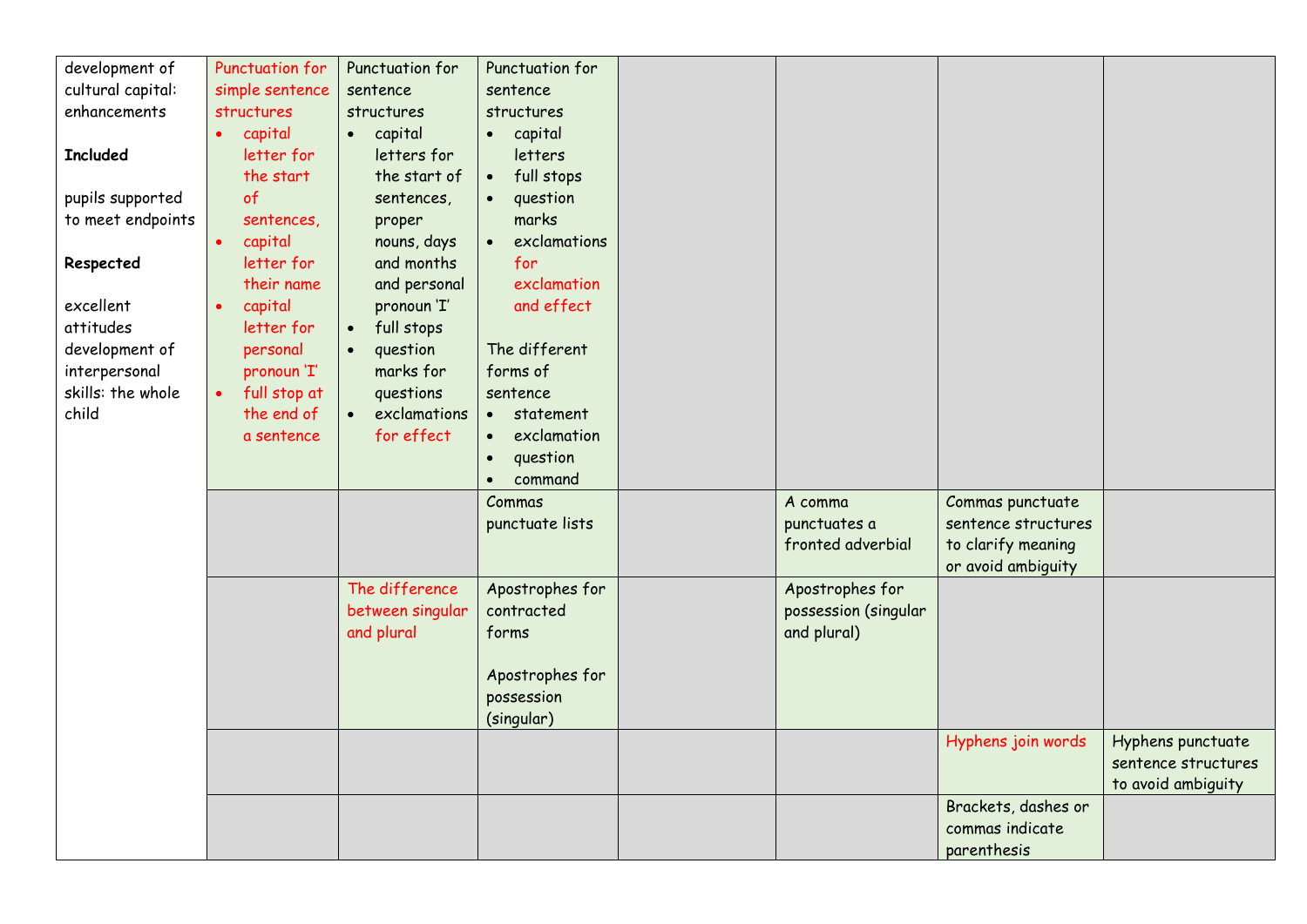|  |                |                   |                     |                         |                    | Colons and semi-       |
|--|----------------|-------------------|---------------------|-------------------------|--------------------|------------------------|
|  |                |                   |                     |                         |                    | colons punctuate       |
|  |                |                   |                     |                         |                    | lists                  |
|  |                |                   |                     |                         |                    |                        |
|  |                |                   |                     |                         |                    | <b>Bullet points</b>   |
|  |                |                   |                     |                         |                    | punctuate lists of     |
|  |                |                   |                     |                         |                    | information            |
|  |                |                   | Inverted commas     | Inverted commas         | The difference     | The vocabulary and     |
|  |                |                   | punctuate direct    | and commas              | between direct and | structures that are    |
|  |                |                   | speech              | punctuate direct        | indirect speech    | appropriate for        |
|  |                |                   |                     | speech                  |                    | informal speech and    |
|  |                |                   |                     |                         |                    | formal speech and      |
|  |                |                   |                     |                         |                    | writing, including the |
|  |                |                   |                     |                         |                    | subjunctive form       |
|  | What a noun is | The difference    | The appropriate     | What pronouns and       |                    |                        |
|  |                | between common    | use of              | possessive pronouns     |                    |                        |
|  |                | nouns and proper  | noun/pronoun to     | are                     |                    |                        |
|  |                | nouns             | avoid repetition    |                         |                    |                        |
|  |                |                   |                     |                         |                    |                        |
|  |                |                   |                     |                         |                    |                        |
|  | What a verb is | Commands must     |                     | <b>Standard English</b> |                    | Passive and active     |
|  |                | start with a verb |                     | forms for verb          |                    | verbs affect the       |
|  |                | in the imperative |                     | inflections instead     |                    | presentation of        |
|  |                | form              |                     | of local spoken         |                    | information in a       |
|  |                |                   |                     | forms                   |                    | sentence               |
|  |                |                   |                     |                         |                    |                        |
|  |                |                   |                     |                         |                    | Correct subject and    |
|  |                |                   |                     |                         |                    | verb agreement         |
|  |                |                   |                     |                         |                    | when using singular    |
|  |                |                   |                     |                         |                    | and plural             |
|  |                | What a vowel      | 'A' precedes a      | What determiners        |                    |                        |
|  |                | letter and        | consonant sound     | and articles are        |                    |                        |
|  |                | consonant letter  | and 'an' precedes a |                         |                    |                        |
|  |                | is                | vowel sound         |                         |                    |                        |
|  | What an        | The use of -ly in | What adverbs        | What a fronted          | What modal verbs   | A wider range of       |
|  | adjective is   | Standard          | (expressing time,   | adverbial is            | are and that       | adverbials can vary    |
|  |                | English turns     |                     |                         | adverbs and modal  | in position            |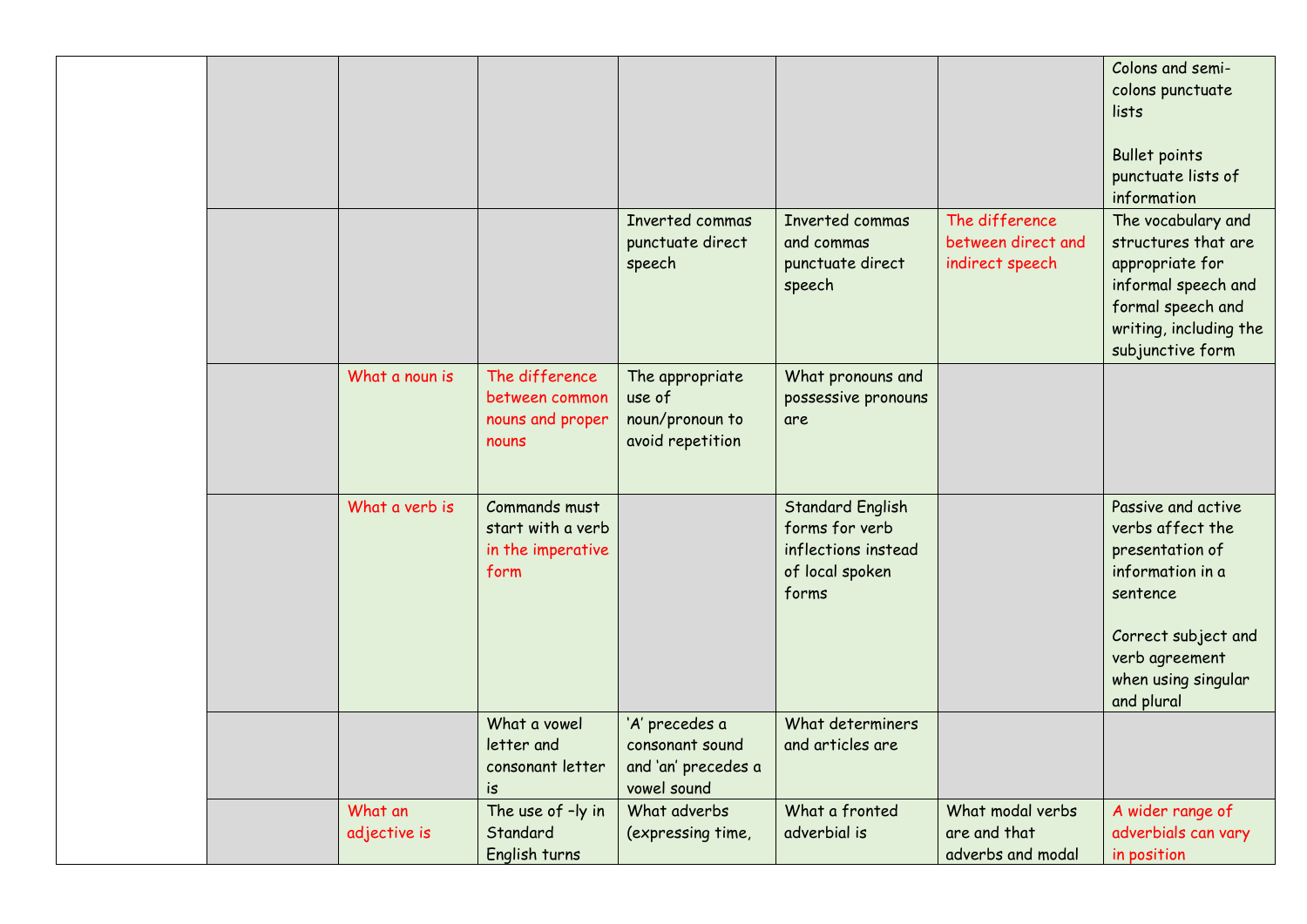|  |                                                                                            | adjectives into<br>adverbs<br>What an adverb                                                                 | place and cause)<br>are                                                                                                                                                                                                      |                                                          | verbs indicate<br>degrees of<br>possibility                                                                                                                                                                                                                        |                                                                                                                                   |
|--|--------------------------------------------------------------------------------------------|--------------------------------------------------------------------------------------------------------------|------------------------------------------------------------------------------------------------------------------------------------------------------------------------------------------------------------------------------|----------------------------------------------------------|--------------------------------------------------------------------------------------------------------------------------------------------------------------------------------------------------------------------------------------------------------------------|-----------------------------------------------------------------------------------------------------------------------------------|
|  |                                                                                            | ending -ly is                                                                                                | What prepositions<br>(expressing time,<br>place and cause)                                                                                                                                                                   |                                                          |                                                                                                                                                                                                                                                                    |                                                                                                                                   |
|  | The co-<br>ordinating<br>conjunction 'and'<br>to be able to<br>write compound<br>sentences | Co-ordinating<br>conjunctions<br>(and, or but) to<br>be able to write<br>compound<br>sentences               | are<br>All co-ordinating<br>conjunctions<br>(FANBOYS) to be<br>able to write<br>compound<br>sentences                                                                                                                        |                                                          |                                                                                                                                                                                                                                                                    |                                                                                                                                   |
|  |                                                                                            | Subordinating<br>conjunctions<br>(when, if, that,<br>because) to be<br>able to write<br>complex<br>sentences | A wider range of<br>subordinating<br>conjunctions to<br>express time, place<br>and cause (when,<br>before, after,<br>while, so, because)<br>to be able to write<br>complex sentences<br>What the<br>subordinate clause<br>is | What the main<br>clause and<br>subordinate clause<br>are | The position of the<br>subordinate clause<br>can change using<br>commas to clarify<br>meaning where<br>appropriate<br>What relative<br>clauses, beginning<br>with 'who', 'which',<br>'where', 'when',<br>'whose', 'that' or an<br>omitted relative<br>pronoun, are | Semi-colons, colons<br>and dashes<br>punctuate sentence<br>structures to mark<br>the boundaries<br>between independent<br>clauses |
|  | Simple past and<br>present tense                                                           | The progressive<br>form of verbs in<br>the past and<br>present tense                                         | The present<br>perfect form of<br>verbs in the past<br>tense                                                                                                                                                                 |                                                          |                                                                                                                                                                                                                                                                    | The perfect form of<br>verbs to mark<br>relationships of time<br>and cause                                                        |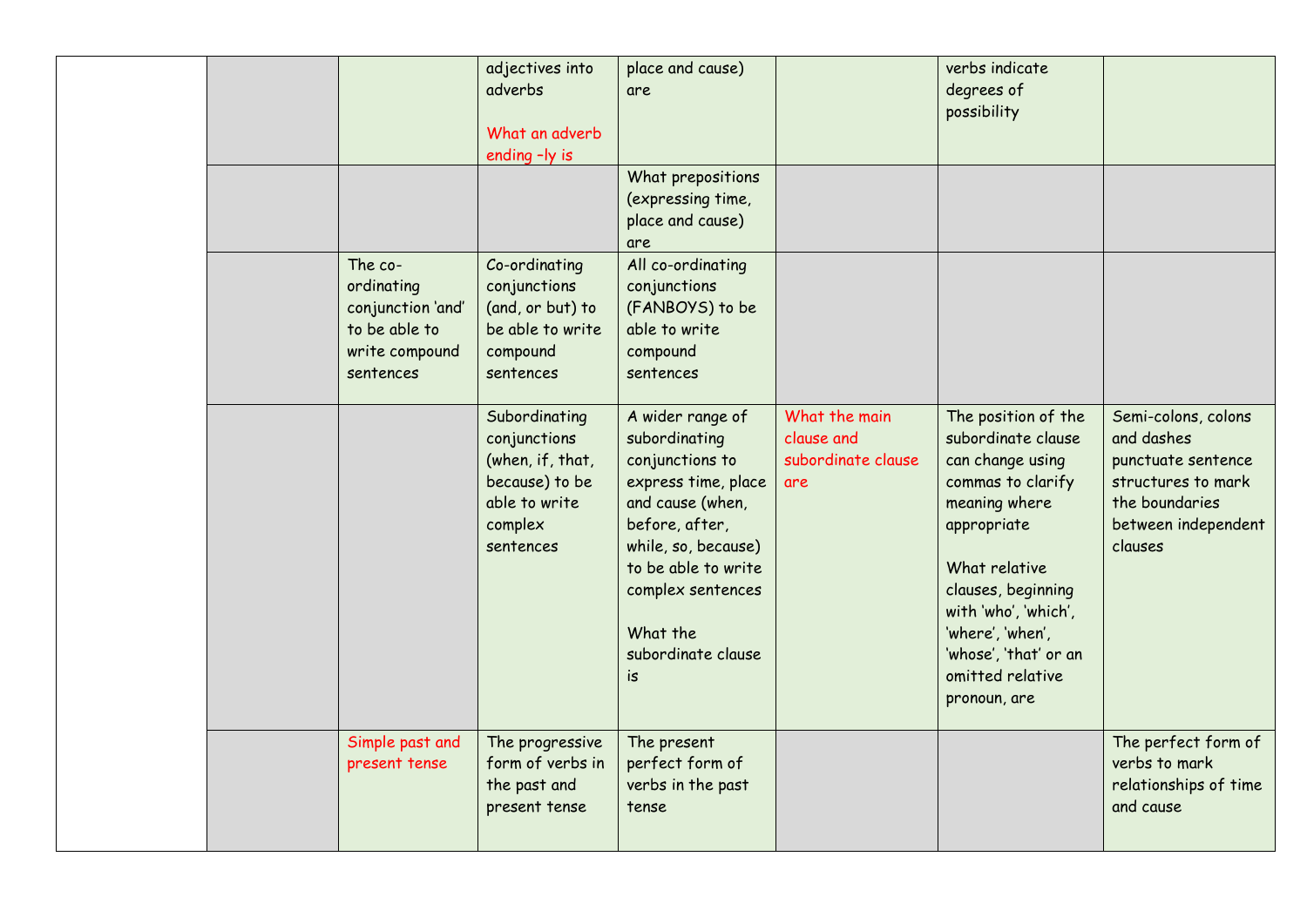| Knowledge of<br>above to write<br>simple labels,<br>phrases and<br>sentence<br>structures<br>including their | Knowledge of<br>above to write<br>simple and<br>compound<br>sentence<br>structures | Knowledge of<br>above to write<br>simple,<br>compound and<br>basic complex<br>sentence<br>structures | Knowledge of<br>above to write<br>simple, compound<br>and basic complex<br>sentence<br>structures<br>consistently in | Knowledge of above<br>to write simple,<br>compound and<br>complex sentences<br>(main clause then<br>subordinate clause<br>and fronted<br>adverbials) | Knowledge of above<br>to write a range of<br>sentence structures<br>linking ideas across<br>paragraphs using<br>adverbials for time,<br>place and number or<br>tense choices | Knowledge of above<br>to link ideas across<br>paragraphs using a<br>wider range of<br>cohesive devices:<br>repetition of a word<br>or phrase,<br>grammatical                                                  |
|--------------------------------------------------------------------------------------------------------------|------------------------------------------------------------------------------------|------------------------------------------------------------------------------------------------------|----------------------------------------------------------------------------------------------------------------------|------------------------------------------------------------------------------------------------------------------------------------------------------|------------------------------------------------------------------------------------------------------------------------------------------------------------------------------|---------------------------------------------------------------------------------------------------------------------------------------------------------------------------------------------------------------|
| own name                                                                                                     |                                                                                    |                                                                                                      | paragraph like<br>structures                                                                                         | sentence<br>structures in<br>paragraphs (ideas<br>organised around a<br>theme)                                                                       | The different<br>devices needed to<br>build cohesion<br>within a paragraph<br>(then, after that,<br>this, firstly)                                                           | connections and<br>ellipsis, maintaining<br>the theme and pace<br>throughout<br>Appropriate<br>grammar and<br>vocabulary to show<br>understanding of<br>how such choices can<br>change and enhance<br>meaning |
|                                                                                                              |                                                                                    |                                                                                                      |                                                                                                                      |                                                                                                                                                      | Knowledge of above to write fictional narratives, non-narrative material and poetry (see progression of genres)                                                              |                                                                                                                                                                                                               |
|                                                                                                              |                                                                                    |                                                                                                      |                                                                                                                      | Component 3: Know how to use language features effectively                                                                                           |                                                                                                                                                                              |                                                                                                                                                                                                               |
|                                                                                                              | What a noun<br>phrase (1<br>adjective) is                                          | What a noun<br>phrase (1 and 2<br>adjectives) is                                                     | What an expanded<br>noun phrases using<br>'with' is                                                                  | What an expanded<br>noun phrases using<br>a preposition is                                                                                           |                                                                                                                                                                              |                                                                                                                                                                                                               |
|                                                                                                              |                                                                                    | Senses can add<br>to description                                                                     | What a simile is                                                                                                     | What alliteration is<br>What an extended<br>simile is                                                                                                | What hyperbole is<br>What onomatopoeia<br>is<br>What a metaphor is                                                                                                           | Difference inference<br>techniques<br>What an extended<br>metaphor is<br>Questions that draw<br>the reader in                                                                                                 |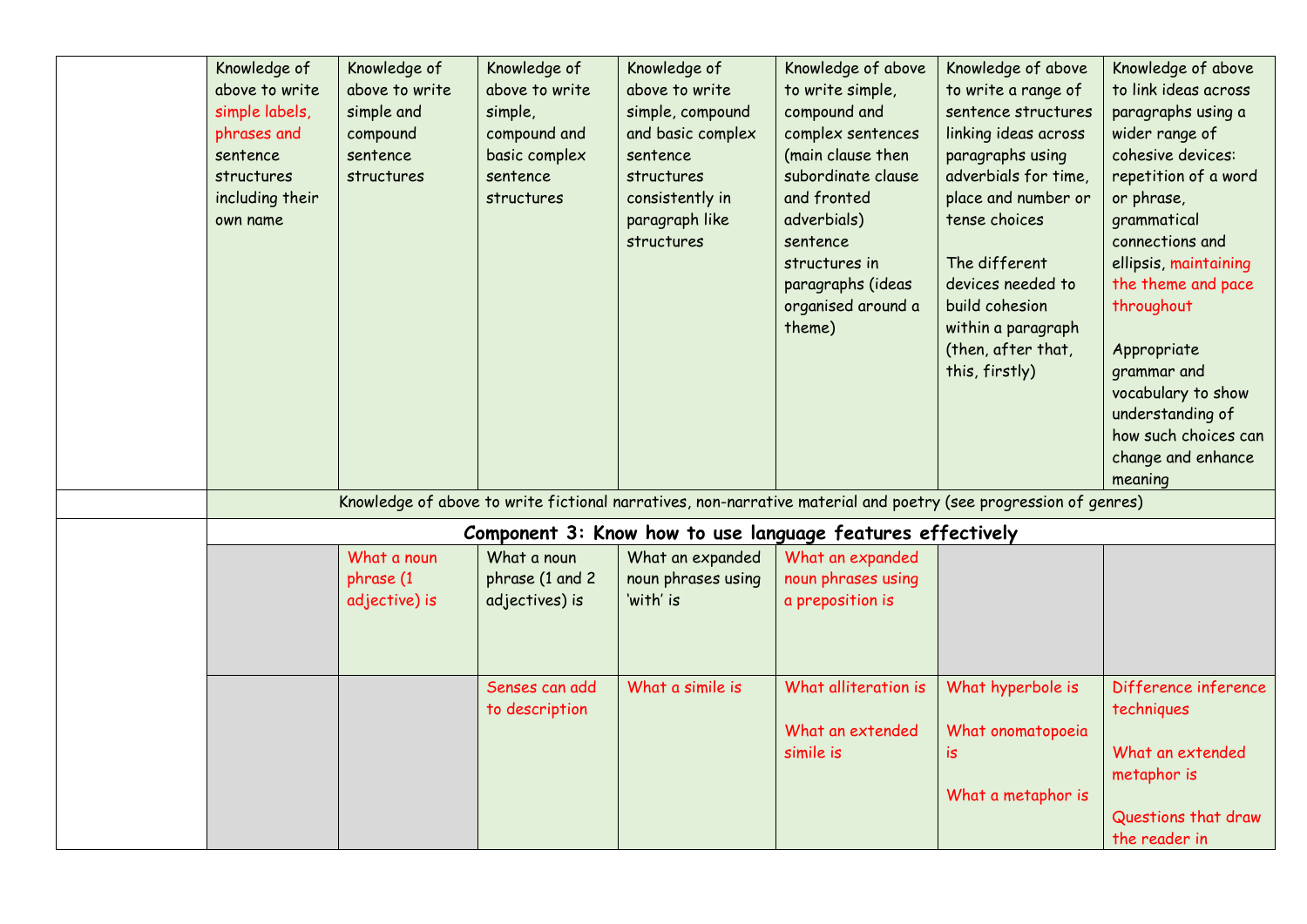|                            |                                                                                                                                   |                                                                                                               |                                                                                                                   | What                                                                                                                                                                                                 |                                                                                                                                                                                                                                          |  |
|----------------------------|-----------------------------------------------------------------------------------------------------------------------------------|---------------------------------------------------------------------------------------------------------------|-------------------------------------------------------------------------------------------------------------------|------------------------------------------------------------------------------------------------------------------------------------------------------------------------------------------------------|------------------------------------------------------------------------------------------------------------------------------------------------------------------------------------------------------------------------------------------|--|
|                            |                                                                                                                                   |                                                                                                               |                                                                                                                   | personification is                                                                                                                                                                                   |                                                                                                                                                                                                                                          |  |
|                            |                                                                                                                                   |                                                                                                               | Component 4: Know how to structure fiction writing                                                                |                                                                                                                                                                                                      |                                                                                                                                                                                                                                          |  |
| A caption gives<br>meaning | A short<br>coherent<br>narrative needs<br>a sequence of<br>sentences with a<br>beginning and<br>end, a setting,<br>characters and | A coherent<br>narrative has a<br>beginning,<br>middle and end,<br>settings,<br>characters and<br>plot (given) | A coherent narrative has a beginning,<br>middle and end, settings, characters and<br>plot (independently created) | A coherent narrative has a beginning,<br>middle and end, settings, characters, plot,<br>atomposhere and integrated dialogue to<br>convey character and advance the action                            |                                                                                                                                                                                                                                          |  |
|                            | plot (given)                                                                                                                      | Component 5:                                                                                                  | Know how to structure non-fiction writing                                                                         |                                                                                                                                                                                                      |                                                                                                                                                                                                                                          |  |
| A label gives<br>meaning   | Non-fiction<br>writing has a<br>simple heading                                                                                    | Non-fiction<br>writing has a<br>heading and<br>given simple<br>subheadings                                    | Non-fiction writing has a heading and<br>simple subheadings (independently<br>created)                            | Non-fiction writing<br>has a range of<br>organisational and<br>presentational<br>devices to structure<br>text and to guide<br>the reader<br>headings<br>sub-headings<br>bullet points<br>underlining | Non-fiction writing<br>has a range of<br>organisational and<br>presentational<br>devices to structure<br>text and to guide the<br>reader<br>headings<br>sub-headings<br>bullet points<br>$\bullet$<br>underlining<br>tables<br>$\bullet$ |  |
|                            |                                                                                                                                   |                                                                                                               | Component 6: Know how to evaluate and edit a piece of writing                                                     |                                                                                                                                                                                                      | columns<br>$\bullet$                                                                                                                                                                                                                     |  |
|                            |                                                                                                                                   |                                                                                                               |                                                                                                                   | Appropriate reading strategies to be able to re-read what they have written to check that it makes sense                                                                                             |                                                                                                                                                                                                                                          |  |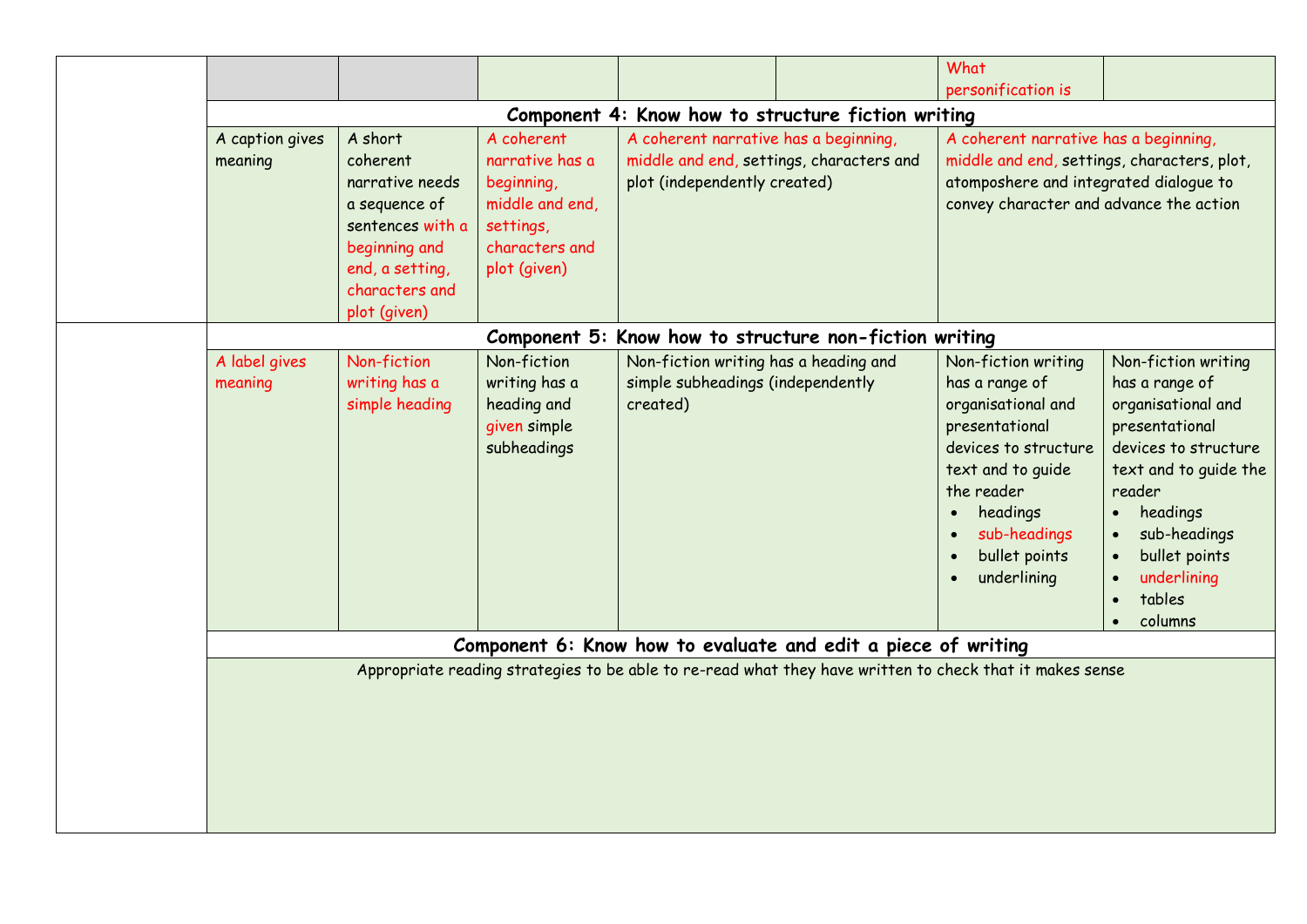| Knowledge of<br>above to edit<br>writing by<br>discussing what<br>they have<br>written with<br>adult support | Knowledge of<br>above to<br>evaluate and<br>edit writing by<br>making simple<br>additions,<br>revision and<br>corrections to<br>own writing:<br>evaluating<br>their writing<br>with<br>adult/peer<br>re-reading<br>to check<br>that their<br>writing<br>makes sense<br>and that<br>verbs to<br>indicate time<br>are used<br>correctly<br>and<br>consistently<br>proof-<br>$\bullet$<br>reading to<br>check for<br>errors in<br>spelling,<br>grammar and<br>puncuation | Knowledge of above to evaluate and edit<br>by:<br>assessing the effectiveness of their<br>$\bullet$<br>own and others' writing and<br>suggesting improvements<br>proposing changes to age-related<br>grammar and vocabulary to improve<br>consistency, including accurate use of<br>pronouns in sentences<br>proof-reading to check for spelling<br>$\bullet$<br>and punctuation errors | Knowledge of above to evaluate and edit by:<br>assessing the effectiveness of their<br>$\bullet$<br>own and others' writing<br>proposing changes to age-related<br>$\bullet$<br>vocabulary, grammar and punctuation to<br>enhance effects and clarify meaning<br>ensuring consistent and correct use of<br>$\bullet$<br>tense throughout a piece of writing<br>ensuring correct subject and verb<br>$\bullet$<br>agreement when using singular and<br>plural, distingushing between the<br>language of speech and writing and<br>choosing the appropriate register<br>proof-read for spelling and punctuation<br>errors |
|--------------------------------------------------------------------------------------------------------------|-----------------------------------------------------------------------------------------------------------------------------------------------------------------------------------------------------------------------------------------------------------------------------------------------------------------------------------------------------------------------------------------------------------------------------------------------------------------------|-----------------------------------------------------------------------------------------------------------------------------------------------------------------------------------------------------------------------------------------------------------------------------------------------------------------------------------------------------------------------------------------|-------------------------------------------------------------------------------------------------------------------------------------------------------------------------------------------------------------------------------------------------------------------------------------------------------------------------------------------------------------------------------------------------------------------------------------------------------------------------------------------------------------------------------------------------------------------------------------------------------------------------|
|--------------------------------------------------------------------------------------------------------------|-----------------------------------------------------------------------------------------------------------------------------------------------------------------------------------------------------------------------------------------------------------------------------------------------------------------------------------------------------------------------------------------------------------------------------------------------------------------------|-----------------------------------------------------------------------------------------------------------------------------------------------------------------------------------------------------------------------------------------------------------------------------------------------------------------------------------------------------------------------------------------|-------------------------------------------------------------------------------------------------------------------------------------------------------------------------------------------------------------------------------------------------------------------------------------------------------------------------------------------------------------------------------------------------------------------------------------------------------------------------------------------------------------------------------------------------------------------------------------------------------------------------|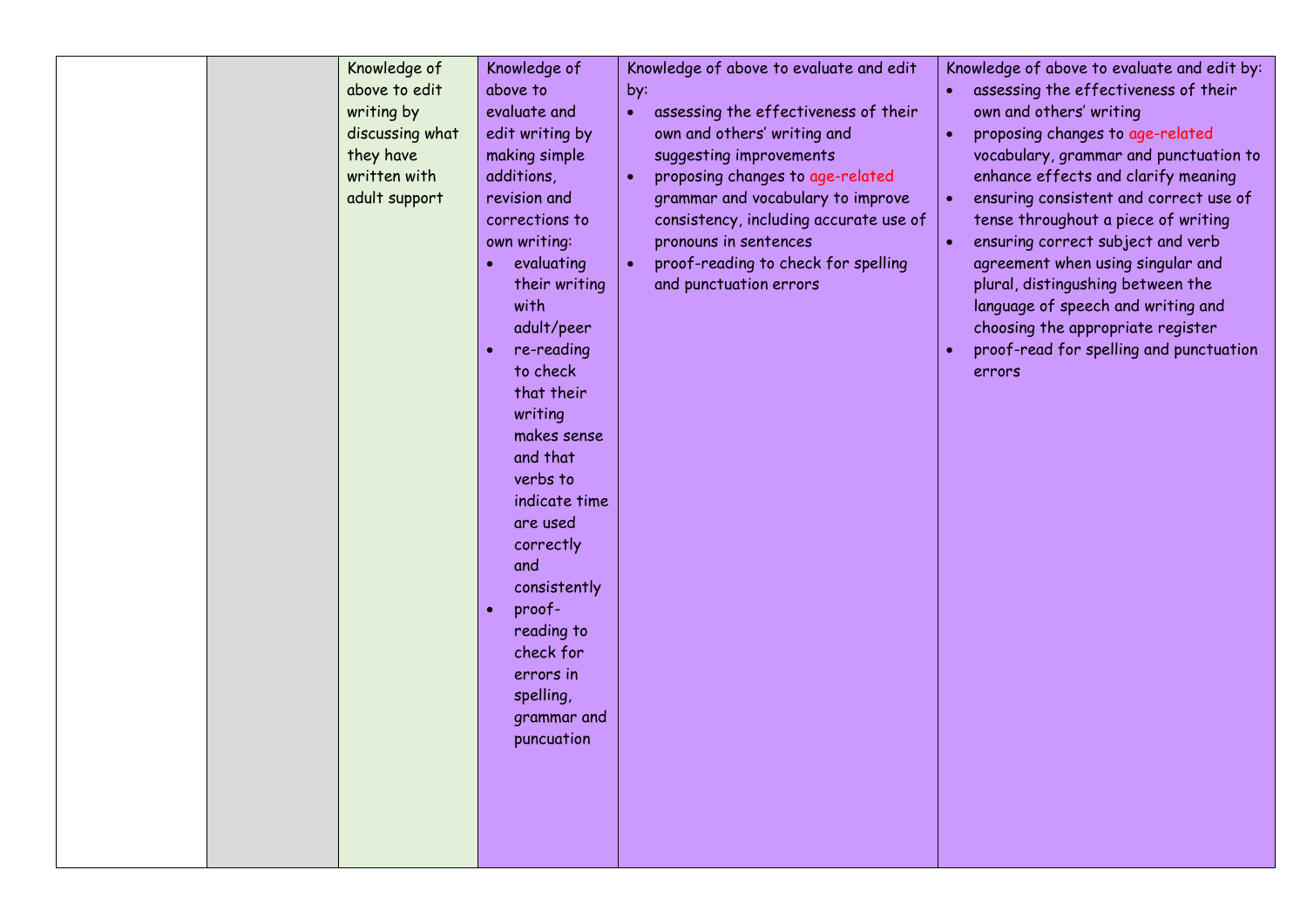|                                                                                                                                                           | Component 7: Know how to handwrite                                                                                                                                                     |                                                                                                                                                                                                                                                                                                                             |                                                                                                                                                                                                                    |                                                                                                                                              |  |  |  |  |  |  |
|-----------------------------------------------------------------------------------------------------------------------------------------------------------|----------------------------------------------------------------------------------------------------------------------------------------------------------------------------------------|-----------------------------------------------------------------------------------------------------------------------------------------------------------------------------------------------------------------------------------------------------------------------------------------------------------------------------|--------------------------------------------------------------------------------------------------------------------------------------------------------------------------------------------------------------------|----------------------------------------------------------------------------------------------------------------------------------------------|--|--|--|--|--|--|
| The tripod grip and correct<br>sitting                                                                                                                    | posture when holding a pencil and                                                                                                                                                      |                                                                                                                                                                                                                                                                                                                             |                                                                                                                                                                                                                    |                                                                                                                                              |  |  |  |  |  |  |
|                                                                                                                                                           | Letters belong<br>in letter<br>'families'                                                                                                                                              |                                                                                                                                                                                                                                                                                                                             |                                                                                                                                                                                                                    |                                                                                                                                              |  |  |  |  |  |  |
|                                                                                                                                                           | The formation<br>of digits 0-9                                                                                                                                                         | The formation<br>of digits of the<br>correct size,<br>orientation and<br>relationship to<br>one another                                                                                                                                                                                                                     |                                                                                                                                                                                                                    |                                                                                                                                              |  |  |  |  |  |  |
| The formation<br>of lower case<br>and upper case<br>letters<br>correct<br>direction<br>starting<br>$\bullet$<br>and<br>finishing in<br>the right<br>place | The formation<br>of lower case<br>and upper case<br>letters<br>correct<br>direction<br>starting and<br>finishing in<br>the right<br>place<br>correct size<br>relative to<br>each other | The formation<br>of lower case<br>and upper case<br>letters<br>correct size<br>correct<br>$\bullet$<br>orientation<br>• correct<br>relationship<br>to one<br>another<br>Leading strokes<br>and exit strokes<br>join lower case<br>letters<br>Some letters,<br>when adjacent<br>to one another,<br>are best left<br>unjoined | Leading strokes and exit strokes join<br>lower case letters to ensure increasing<br>legibility, consistency and quality of<br>handwriting<br>Some letters, when adjacent to one<br>another, are best left unjoined | Knowledge of handwriting applied with<br>increasing legibility, fluency and speed<br>The writing implement that is best suited<br>for a task |  |  |  |  |  |  |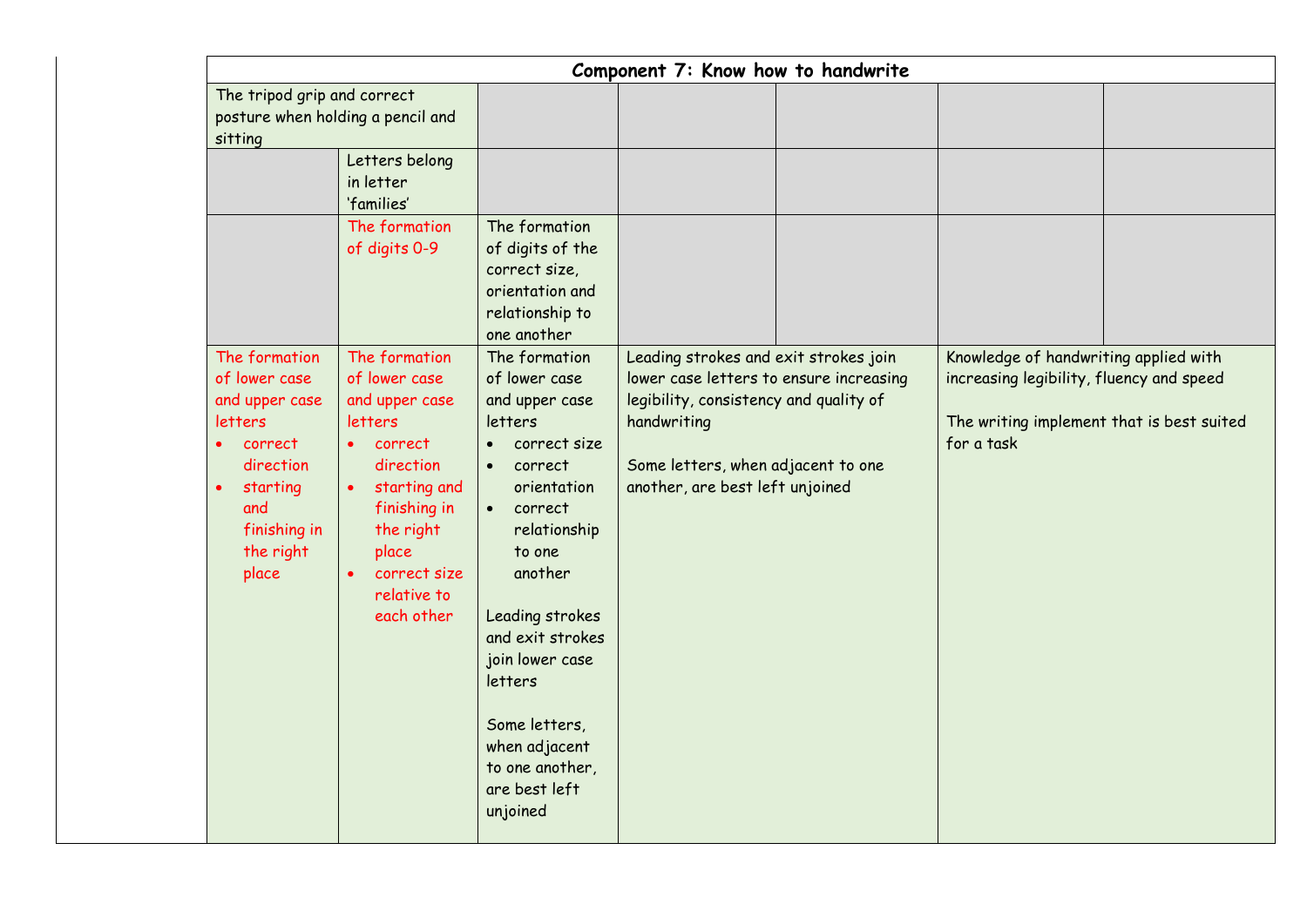|                                                                                                                                   |                                                                                                                                                          |                                                                                                                                                                                                                                                     | Component 8: Know how to spell |  |  |
|-----------------------------------------------------------------------------------------------------------------------------------|----------------------------------------------------------------------------------------------------------------------------------------------------------|-----------------------------------------------------------------------------------------------------------------------------------------------------------------------------------------------------------------------------------------------------|--------------------------------|--|--|
| The names of<br>the letters of<br>the alphabet in<br>order                                                                        | The names of<br>the letters of<br>the alphabet in<br>order<br>Letter names to<br>distinguish<br>between<br>alternative<br>spellings of the<br>same sound | Letter names<br>to spell words<br>aloud                                                                                                                                                                                                             |                                |  |  |
| Phonemes and<br>graphemes up to<br>phase 4 to<br>segment to<br>make<br>phonetically<br>plausible<br>attempts at<br>spelling words | The 40+<br>phonemes and<br>graphemes (up to<br>phase 5) to<br>segment to make<br>phonetically<br>plausible<br>attempts at<br>spelling words              | All phonemes<br>and graphemes<br>to spell words<br>by<br>learning<br>$\bullet$<br>new ways of<br>spelling<br>phonemes<br>for which<br>one or more<br>spellings<br>are already<br>known<br>learn some<br>$\bullet$<br>words with<br>each<br>spelling |                                |  |  |
| HFWs up to<br>phase 3                                                                                                             | HFWs up to<br>phase 5                                                                                                                                    |                                                                                                                                                                                                                                                     |                                |  |  |
| Irregular/tricky<br>words up to<br>phase 3                                                                                        | Irregular/tricky<br>words up to<br>phase 4/5                                                                                                             |                                                                                                                                                                                                                                                     |                                |  |  |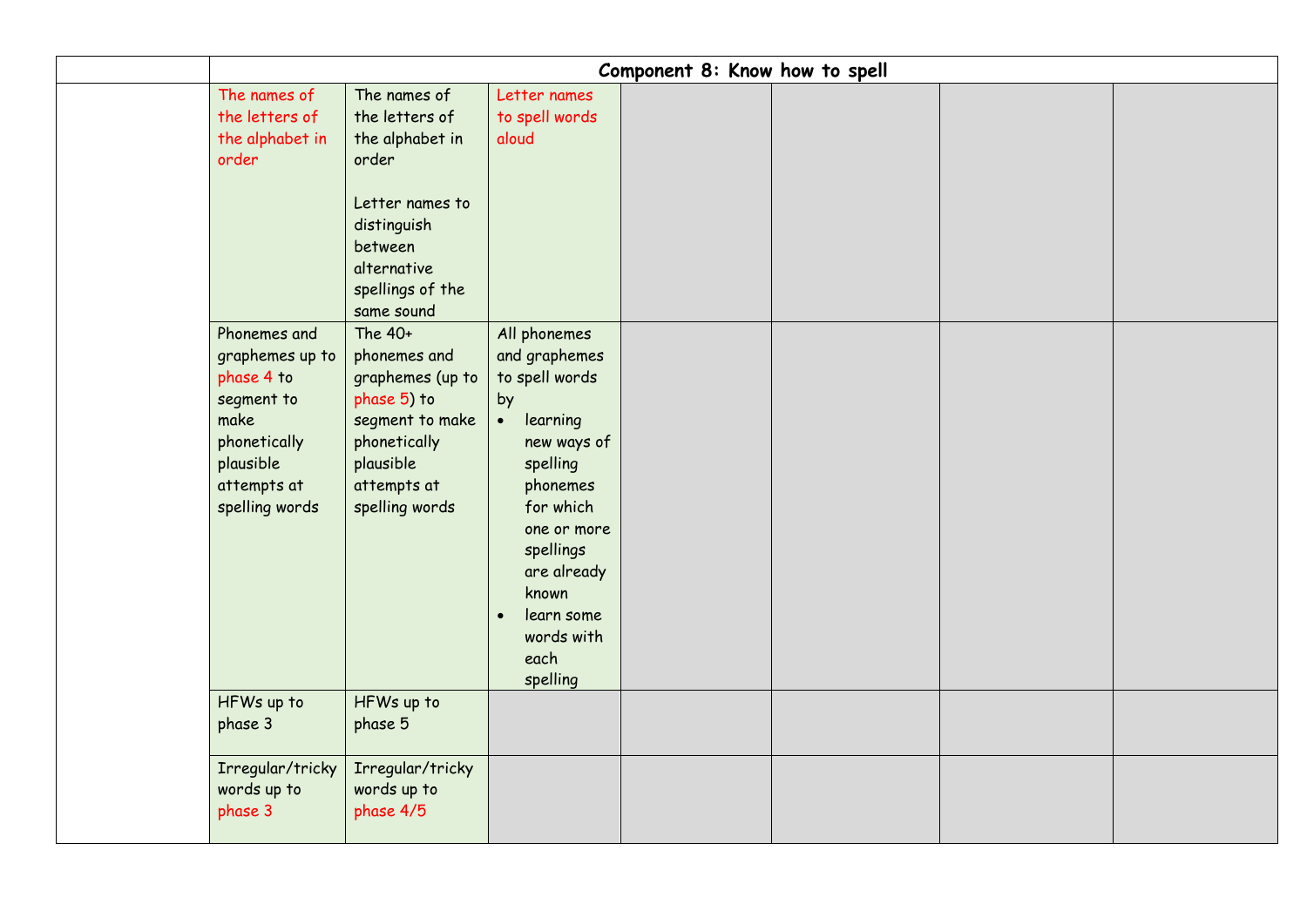|  | Days of the week<br>and number<br>words to 20                                                                                 | Months of the<br>year and<br>number words<br>to 100                                                                                           |                                                              |                                                                                     |                                                                                                                                                       |                                                                              |
|--|-------------------------------------------------------------------------------------------------------------------------------|-----------------------------------------------------------------------------------------------------------------------------------------------|--------------------------------------------------------------|-------------------------------------------------------------------------------------|-------------------------------------------------------------------------------------------------------------------------------------------------------|------------------------------------------------------------------------------|
|  | Common<br>exception words<br>(See NC<br>appendix $1:Y1$ )                                                                     | Common<br>exception<br>words (See NC<br>appendix 1:Y2)                                                                                        | Common exception<br>words (See NC<br>appendix 1:Y3 and<br>4) | Common exception<br>words (See NC<br>appendix $1:Y3$ and 4)                         | Common exception<br>words (See NC<br>appendix 1:Y5 and 6)                                                                                             | Common exception<br>words (See NC<br>appendix 1:Y5 and<br>6)                 |
|  | Y1 spellings word<br>list                                                                                                     | Y2 spellings<br>word list                                                                                                                     | Y3 spellings word<br>list                                    | <b>Y4 spellings word</b><br>list                                                    | Y5 spellings word list<br>The morphology and<br>etymology in spellings                                                                                | Y6 spellings word<br>list<br>The morphology and<br>etymology in<br>spellings |
|  |                                                                                                                               | Homophones<br>and near-<br>homophones<br>(see Y2 spelling<br>word list)                                                                       | Further homophones (see Y3 and Y4<br>spelling word list)     |                                                                                     | Homophones and<br>other words which<br>are often confused<br>(see Y5 spelling word<br>list)                                                           |                                                                              |
|  | Suffixes and<br>prefixes change<br>the meaning of<br>the word<br>Suffixes:<br>$-$ ing<br>-est<br>-ed<br>-er<br>and how to add | Suffixes:<br>$-ful$<br>-ment<br>$-1y$<br>-less<br>-ness<br>and how to add<br>them to spell<br>longer words<br>to form nouns<br>and adjectives | Word families are words with common<br>form and meaning      | Further suffixes and how to add them to<br>words (see Y3 and Y4 spelling word list) | Further suffixes<br>including:<br>-ate<br>-ise<br>-ify<br>and how to add them<br>to covert nouns or<br>adjectives into verbs<br>(see Y5 spelling word | Words are related<br>by meaning as<br>synonyms and<br>antonyms               |
|  | them where no                                                                                                                 |                                                                                                                                               |                                                              |                                                                                     | list)                                                                                                                                                 |                                                                              |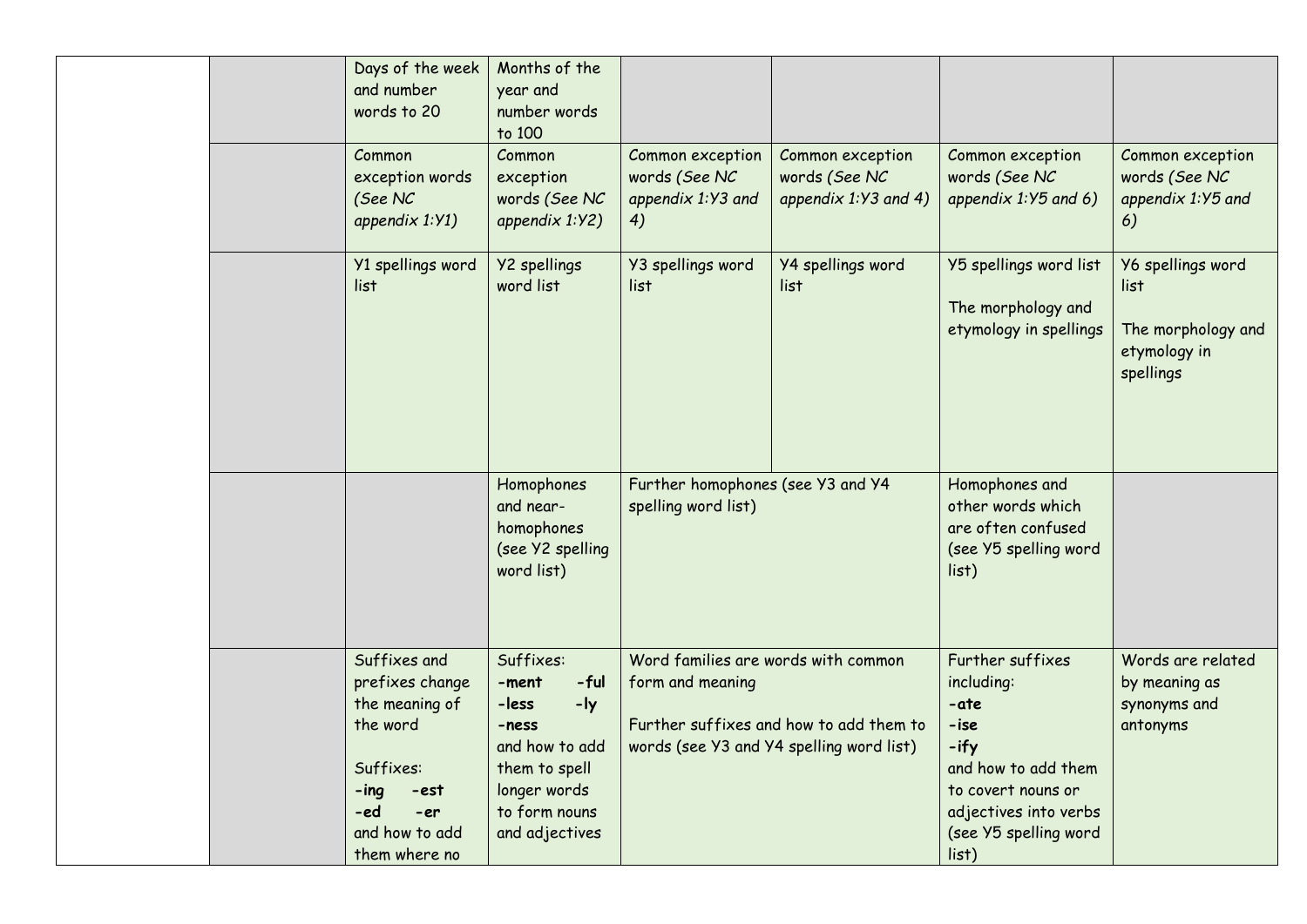|       | change is needed                                      | (see Y2 spelling |                                                          |                                                          |                       |  |
|-------|-------------------------------------------------------|------------------|----------------------------------------------------------|----------------------------------------------------------|-----------------------|--|
|       | in the spelling of                                    | word list)       |                                                          |                                                          |                       |  |
|       | the root words                                        |                  |                                                          |                                                          |                       |  |
|       | (verbs)                                               |                  |                                                          |                                                          |                       |  |
|       |                                                       |                  |                                                          |                                                          |                       |  |
|       | Suffixes:                                             |                  |                                                          |                                                          |                       |  |
|       | $-es$<br>$-S$                                         |                  |                                                          |                                                          |                       |  |
|       | amd how to add                                        |                  |                                                          |                                                          |                       |  |
|       | them to nouns                                         |                  |                                                          |                                                          |                       |  |
|       | (see Y1 spelling<br>word list)                        |                  |                                                          |                                                          |                       |  |
|       | Prefix:                                               |                  | Further prefixes including:                              |                                                          | Further prefixes      |  |
|       | $Un -$                                                |                  | super-                                                   |                                                          | including verb        |  |
|       | (see Y1 spelling                                      |                  | anti-                                                    |                                                          | prefixes:             |  |
|       | word list)                                            |                  | auto-                                                    |                                                          | re-                   |  |
|       |                                                       |                  | and how to add them to words to form                     |                                                          | mis-                  |  |
|       |                                                       |                  |                                                          | nouns (see Y3 and Y4 spelling word list)                 | over-                 |  |
|       |                                                       |                  |                                                          |                                                          | dis-                  |  |
|       |                                                       |                  |                                                          |                                                          | de-                   |  |
|       |                                                       |                  |                                                          |                                                          | (see Y5 spelling word |  |
|       |                                                       |                  |                                                          |                                                          | list)                 |  |
|       |                                                       | Words with       | Words with a                                             |                                                          |                       |  |
|       |                                                       | contracted       | possessive                                               |                                                          |                       |  |
|       |                                                       | forms            | apostrophe                                               |                                                          |                       |  |
|       |                                                       | Words with a     | (regular and                                             |                                                          |                       |  |
|       |                                                       | possessive       | irregular plurals)                                       |                                                          |                       |  |
|       |                                                       | apostrophe       |                                                          |                                                          |                       |  |
|       |                                                       | (singular)       |                                                          |                                                          |                       |  |
|       | Knowledge of                                          |                  |                                                          | Knowledge of above to write simple sentences from memory |                       |  |
|       | above to write                                        |                  | dictated by an adult that includes words and punctuation |                                                          |                       |  |
|       | simple sentences                                      | learnt so far    |                                                          |                                                          |                       |  |
|       | from memory                                           |                  |                                                          |                                                          |                       |  |
|       | dictated by an<br>adult                               |                  |                                                          |                                                          |                       |  |
|       | Alphabetical order to use a word mat (first letter of |                  |                                                          | Alphabetical order across a word to use a dictionary     |                       |  |
| word) |                                                       |                  |                                                          |                                                          |                       |  |
|       |                                                       |                  |                                                          |                                                          |                       |  |